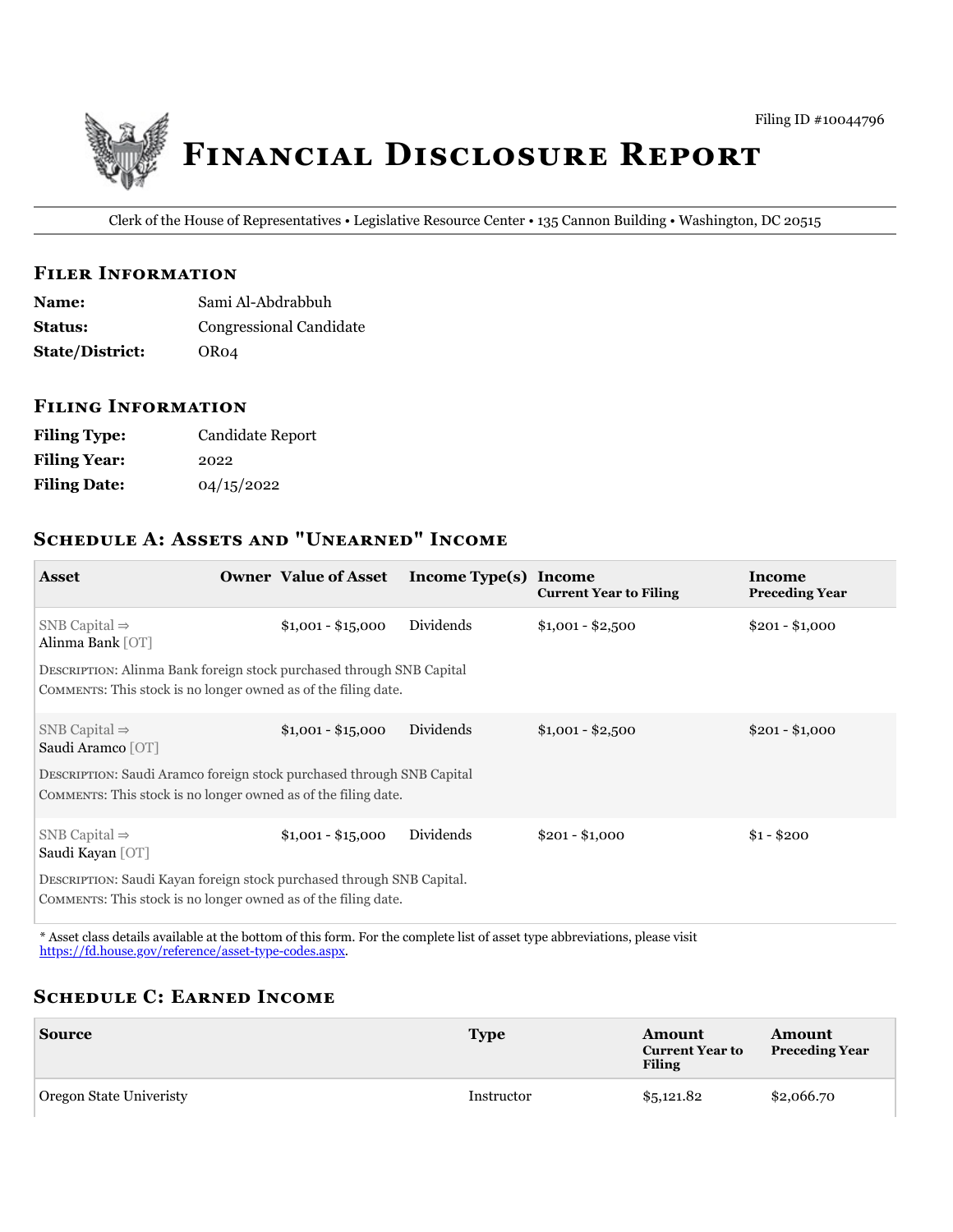| <b>Source</b>                                                         | <b>Type</b>                             | Amount<br><b>Current Year to</b><br><b>Filing</b> | <b>Amount</b><br><b>Preceding Year</b> |
|-----------------------------------------------------------------------|-----------------------------------------|---------------------------------------------------|----------------------------------------|
| COMMENTS: Taught critical thinking and problem solving.               |                                         |                                                   |                                        |
| <b>KFORCE</b>                                                         | <b>Project Management</b><br>Consulting | \$16,050.94                                       | \$26,007.97                            |
| COMMENTS: Project management for engineering projects - client is HP. |                                         |                                                   |                                        |

### **SCHEDULE D: LIABILITIES**

None disclosed.

# **SCHEDULE E: POSITIONS**

| <b>Position</b>                                                          | <b>Name of Organization</b>                 |
|--------------------------------------------------------------------------|---------------------------------------------|
| President & Board Member<br>COMMENTS: unpaid, no longer a member         | Corvallis Multicultural Literacy Center     |
| <b>Steering Committee Member</b><br>COMMENTS: unpaid, no longer a member | Corvallis Sustainability Coalition          |
| Board Member, Board Chair<br>COMMENTS: elected, unpaid                   | Corvallis School Board of Education         |
| President<br>COMMENTS: unpaid                                            | Oregon School Board Members of Color Caucus |
| <b>Board Member</b><br>COMMENTS: unpaid                                  | Oregon School Boards Association            |

## **SCHEDULE F: AGREEMENTS**

None disclosed.

# SCHEDULE J: COMPENSATION IN EXCESS OF \$5,000 PAID BY ONE SOURCE

None disclosed.

# **SCHEDULE A ASSET CLASS DETAILS**

SNB Capital LOCATION: Riyadh, SA DESCRIPTION: Investment Banking Company where stocks are purchased through.